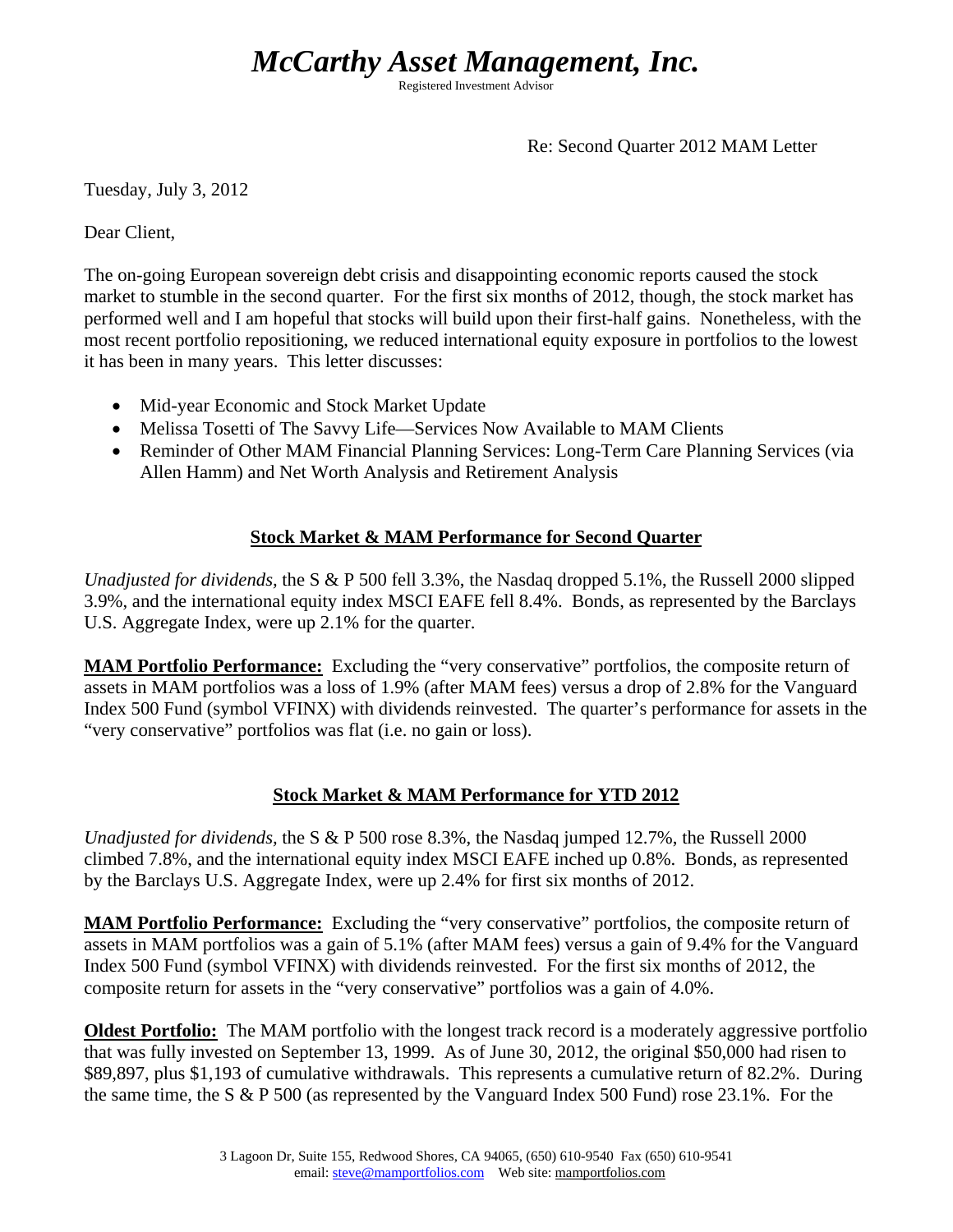quarter ended June 30, 2012, the portfolio fell 1.8%, and for the first six months of 2012 it rose 5.2%. All returns quoted for this portfolio (and for all MAM portfolios) are net of MAM fees. Also, past performance does not guarantee future results.

### **Mid-Year Economic and Market Outlook: Opinions from Two Experts**

While the U.S. economy continued to grow in the second quarter, a number of recent economic reports indicate that the growth was even more anemic than the first quarter's growth. I don't believe the U.S. is likely to fall back into a recession anytime soon (assuming Congress addresses the Fiscal Cliff that the U.S. faces January of 2013—see First Quarter 2012 MAM letter for further discussion). Below are the economic and stock market outlooks from two financial experts whose opinions I respect and have discussed in prior Commentaries and Quarterly Letters:

- 1. **Bob Brinker's Marketimer:** In the most recent monthly report which was issued this week, Bob Brinker provides an update on his **Marketimer®** stock market timing model. The model contains four parts:
	- a. **Economic Outlook:** The U.S. economy continues in a modest recovery. While some of the indicators have weakened recently, many of the housing reports have been positive. Housing is no longer a drain on economic growth, and in fact has the potential to make a positive contribution to economic activity going forward.
	- b. **Monetary Policy:** The Federal Reserve has indicated that it will continue its easy money approach, and given the fact that inflation is currently very low, it is well positioned to do so. Brinker expects the Federal Reserve to use every tool in its monetary arsenal in order to fulfill its congressional mandate of maximum employment consistent with price stability. Although the unemployment rate has dropped nearly 2% since peaking in 2009, it remains well above the Fed's comfort level of 5.2% to 6.0%.
	- c. **Investor Sentiment:** The Investors Intelligence survey of investment advisors shows that 38.7% of advisors in the survey are bullish. This reading indicates a high level of skepticism persists within the advisory community, which is a favorable reading for this contrary indicator.
	- d. **Equity Valuation:** Based on the June  $30<sup>th</sup>$  closing price of 1362, the S & P 500 is trading at a Price-Earnings ratio of 13.2 times Brinker's 2012 operating earnings estimate of \$103. Brinker feels a reasonable value for the S  $\&$  P 500 is 14.5 to 15 times earnings going forward (or an  $S \& P 500$  level of the upper-1400s to lower-1500s range). The historical average Price-Earnings ratio for the S & P 500 is 15 to 15.5 times earnings.

In summary, the **Marketimer®** stock market timing model remains in favorable territory and Brinker expects additional stock market progress going forward.

2. **PIMCO Funds Secular Forum:** PIMCO Funds (who is the largest bond manager in the world) recently held their annual Secular Forum, where PIMCO investment professionals from around the world and certain invited investment and economic experts discuss and debate the firm's three- to five-year outlook for the global economy and financial markets.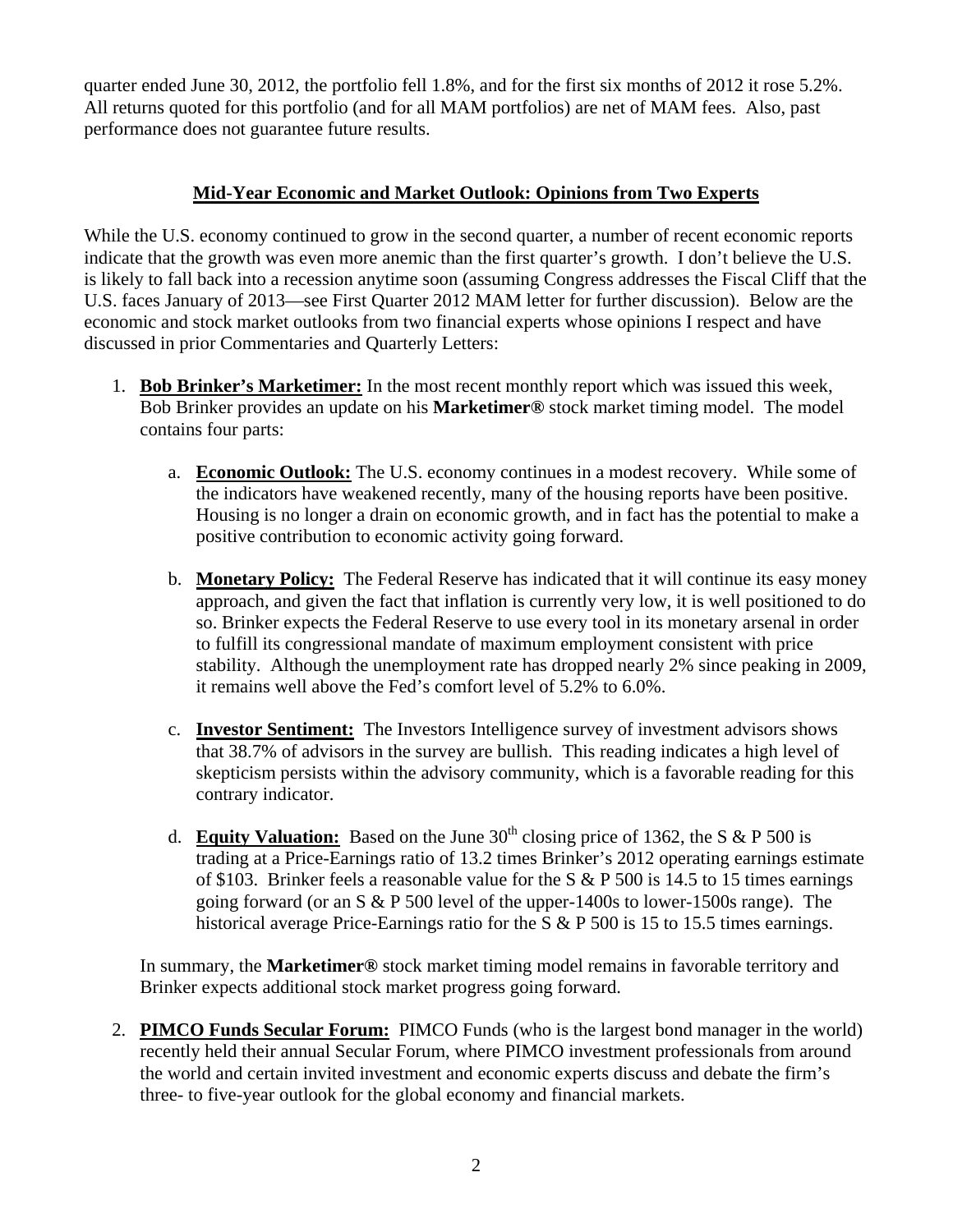**The New Normal:** The Secular Forum held by PIMCO in the spring of 2009 introduced the term "New Normal" (which I first discussed in my July 2009 Monthly Commentary). The New Normal called for long-term deleveraging that would lead to lower growth than society had been accustomed to. It called for more modest investment returns across asset classes, as the leveraging of the economy reversed course. Most importantly, it said there would be no Vshaped recovery that is typically seen after a recession. It would be a long, hard adjustment period with sustained high unemployment. It also called for a transition of stress from private balance sheets to sovereign balance sheets.

**Updated Secular Outlook:** Three years after introducing the "New Normal" concept, I must say that PIMCO has been pretty much right on target with their predictions. Therefore, I think it is worth hearing what PIMCO has to say with their updated Secular Outlook that was discussed at the recently concluded Secular Forum. Per an explanation written by PIMCO's Neel Kashkari (formerly Assistant Secretary of the U.S. Treasury where he oversaw the massive \$700 billion U.S. Government Troubled Asset Relief Program program): "Our updated Secular Outlook calls for a continuation of the deleveraging we've experienced for the past few years. Slow real economic growth in America of 1% to 2%, a likely recession in the Eurozone stemming from the ongoing debt crisis, and—and this is really important—slowing growth in the emerging markets of 5%, down from 6% previously. Remember, emerging markets have powered the global economy for the past few years; the U.S. will have to carry more of that load now. But with more moderate overall global economic growth in the next three to five years, markets will be more vulnerable to shocks."

**Why Invest In Equities?:** Kashkari addressed the question: Why should someone invest in equities given the volatility of the New Normal? Why not sit in cash and wait it out? Kashkari's answer was: "Unfortunately the final end-state for the global economy following this debtinduced crisis is unclear:

- If the global economy faces *deflation*, *sitting in cash or fixed income instruments will probably be the best option*. Purchasing power will increase as prices fall. While a deflationary scenario is not impossible, it is the least likely outcome given central banks' actions to date.
- More likely is a *moderate inflation* scenario. Sitting in cash in such a scenario will see purchasing power degrade due to inflation. *Equities should perform well in a moderate inflation scenario*. This is our highest likelihood outcome.
- A *high inflation* scenario can't be ruled out either. It is possible that central banks could lose control of inflation expectations. In such a scenario, cash and bonds will likely preform the worst, with equities next. *Real assets and commodities would likely perform best*, because prices for those assets should rise with inflation."

**Conclusion:** Kashkari summarizes: "Because of the uncertainty regarding the end-state of the global economy and the fact that the only scenario in our view where cash performs well is the least likely (i.e. the deflationary scenario), sitting on the sidelines is unfortunately not a good option for those who have future liabilities they need to meet. We think a better investment approach is to invest globally, across asset classes, reflecting the likelihood of the various outcomes. *Given our outlook that moderate inflation is the outcome with the highest long-term probability, we believe equities should be a meaningful part of a diversified investment portfolio.* Equity investors should continue to focus on higher-quality companies with strong balance sheets that are selling into higher-growth markets, including those that pay healthy dividends."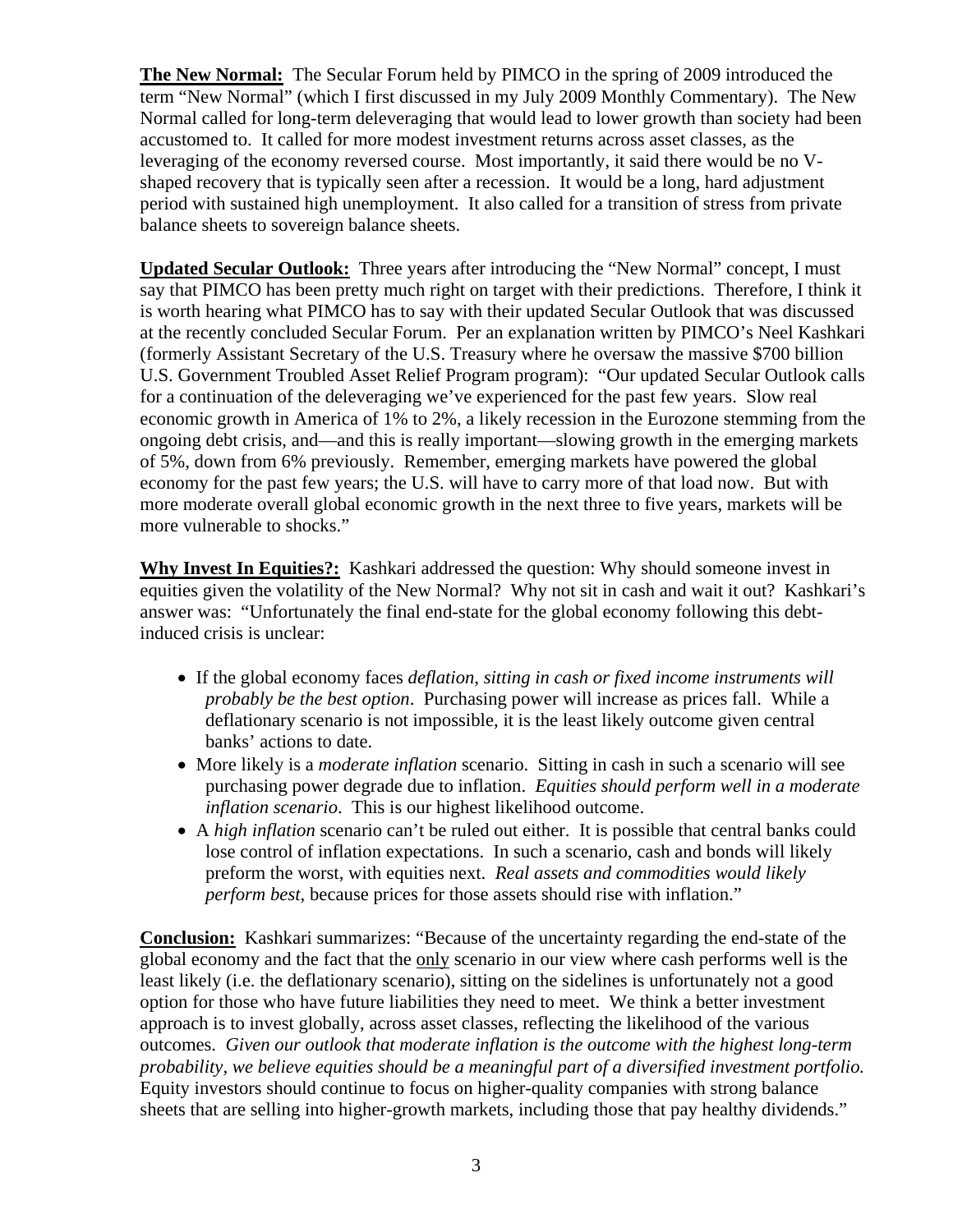### **Melissa Tosetti of The Savvy Life- Services Now Available to MAM Clients**

Melissa is the founder of The Savvy Life, a financial education company whose purpose is to provide clients the day-to-day financial education that they may not have learned from parents or in school. This education is provided through her international best-selling book *Living the Savvy Life*, classes and oneon-one counseling. I previously wrote about Melissa in the February 2012 Monthly Commentary. In that letter, I said that I was impressed with Melissa and felt that she offers valuable financial services that complement the financial planning and investment services offered by MAM. Melissa teaches the basic financial skills for people to improve their day-to-day money management.

**Services Available to MAM Clients:** When I first met Melissa, I suggested that she offer a program where financial advisors could hire her to work with their clients. In response, Melissa has introduced a service whereby upon paying a retainer fee, certain services will be made available to the financial advisor's clients. We have paid the retainer fee. As a result, services available to McCarthy Asset Management, Inc. clients include:

- Up to 12 savvy life articles that can be sent with the MAM monthly newsletter (the first one was sent as an attachment to the June Monthly Commentary).
- 25 copies of the international best-seller *Living the Savvy Life* (on a "first-come, first serve basis" we can provide a copy of the book free to interested clients)
- Living The Savvy Life Class, Seminar or Webinar to be conducted by Melissa (details still to be worked out)
- Four 60-minute client consultations per month for one year (please let us know if you are interested in taking Melissa up on this offer)

**Melissa's Approach:** Melissa teaches personal finance from a lifestyle perspective because money affects everything. It affects where you live, what you eat, what you wear and how you spend your free time. For this reason, much of her focus is on the areas where you most often spend including your Home, Food, Wardrobe, Travel and Entertainment. Just one example of how Melissa works with clients is The Sherman Family. During a two part session, she taught them simple grocery shopping strategies that:

- Saved them \$850 a month
- Stopped the cycle of putting Christmas and vacations on their credit card.
- Allowed them to finally start a wealth building account.
- She was also able to save them an additional \$350 a month by identifying financial leaks and helping them to streamline their overall spending.

**Excerpts from Melissa's book:** For further insight into Melissa's approach to personal finance, here are a couple of excerpts from the Introduction Chapter in *Living the Savvy Life*:

"In the Savvy Living courses I teach throughout the San Francisco Bay Area, I was initially startled to see that the typical class had an average age of 60 and was comprised of many women making six-figure salaries. With retirement just a few years away and a potential reduction in their monthly income looming, they realized they needed to do something about their money management habits, and fast."